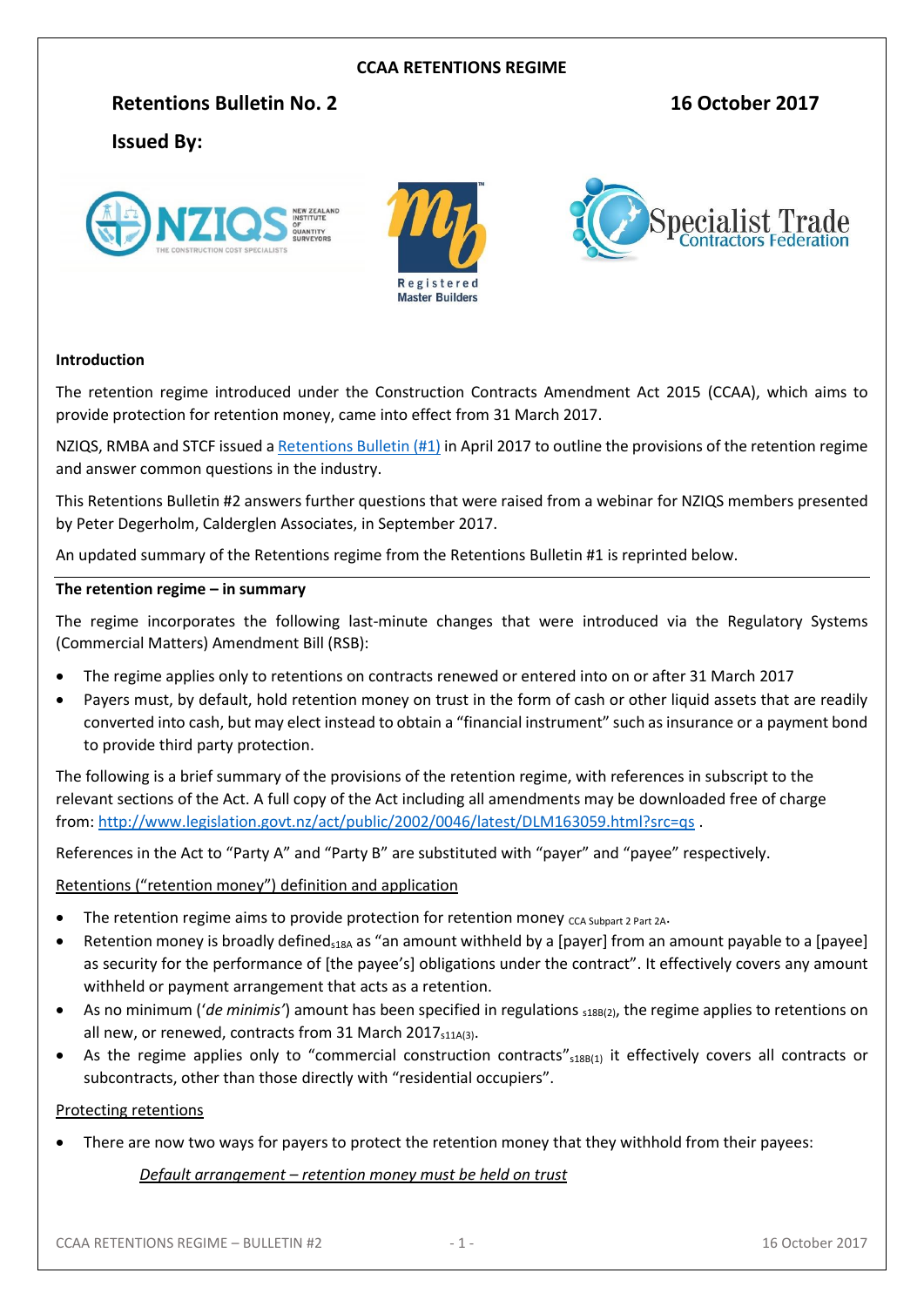- $\circ$  Retention money must be held "on trust"  $_{s18C(1)}$  in the form of "cash or other liquid assets that are readily converted into cash" $_{s18C(2)}$ .
- $\circ$  The retention money held on trust does not need to be paid into a separate trust account, and may be mixed with other money in the payer's accounts  $_{518E(2)}$ .
- o Proper records must be kept of all transactions $s_{18}$ Fc.
- $\circ$  The trust status of the retention money ends only when the retentions are paid out, the payee gives up its claim, or when the money otherwise is no longer payable under the contract or by law  $_{518C(3)}$ .
- o Retention money held on trust is not available for payment of the payer's debts and cannot be taken by a receiver or liquidator<sub>s18FA</sub>.
- o Retention money can only be used by the payer to remedy defects in the payee's performance of its contractual obligation  $s_1$ <sub>8E(1)</sub>.
- $\circ$  Retention money may be invested at the payer's risk in accordance with the Trustee Act 1956<sub>518F</sub>.
- $\circ$  The payer must pay all costs in administering any trust  $_{s18I(1)(c)}$ .

## *Alternative arrangement – retention money may be protected by a "complying instrument"*

- $\circ$  The payer does not need to hold retention money on trust to the extent that there is a complying financial instrument<sub>s18C(1A), s18D</sub> such as a bond or guarantee  $_{s18FB(5)}$ .
- o The instrument must:
	- Be issued by a licensed insurer or registered bank  $s_1$ 8FB(2 & 8).
	- Be issued in favour of, or endorsed with the interest of, the payee  $\frac{5}{18FB(3)(a)}$ .
	- Require the issuer to pay retention money to the payee if the payer fails to pay when contractually due  $s_18FB(3)(c & d)$ , provided that the payee complies with reasonable terms and conditions in making such claim<sub>s18FB(6)</sub>.
- $\circ$  The payer is responsible for ensuring that all premiums are paid and up to date  $_{518FB(4)}$ .

#### Requirements for accounting and records

- The payer must keep proper accounting and records of all retention money<sub>s18FC(1)</sub>, that comply with generally accepted accounting practice, are auditable, and which show:
	- o All retention money held on trust
	- o All retention money protected by "instruments"
	- o All dealings and transactions in relation to retention money or instruments.
	- The payer must keep proper and readily verifiable records of all instruments  $\frac{1}{2}$ SEC(2).
- The payer must make records of accounting and instruments freely available to payees at all reasonable times s18FC(4).

## Interest on late payment

 The payer will automatically be liable for interest at the contractual interest rate when retentions are released late<sub>s18G</sub>.

## Prohibited provisions of contracts

- Any term of a construction contract will automatically be void  $_{518I}$  which:
	- o Makes payment conditional upon anything other than the payee's completion of its contractual obligations
	- o Makes the retention release date later than the date when the payee has completed its contractual obligations
	- o Requires the payee to contribute to the cost of administering any trust.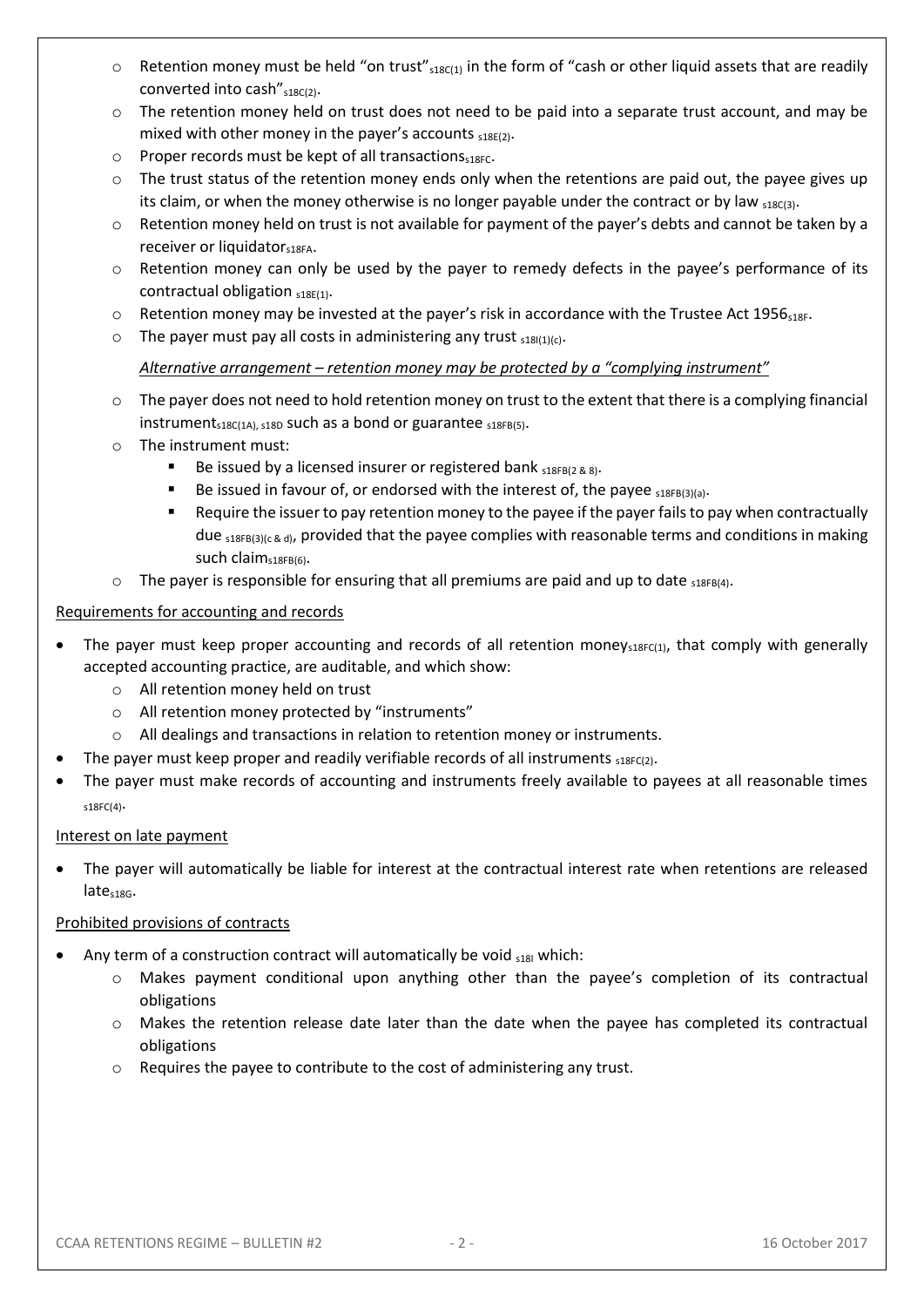#### **FREQUENTLY ASKED QUESTIONS (2)**

# **1. Can main contractors offset retentions on what is owed to them by clients against what they owe to subcontractors?**

No. The Act is clear that all retention money that is withheld by any payer in respect of a commercial contract entered into or renewed from 31 March 2017 must be held "on trust".

**2. Does say a 40 unit residential complex get defined as 'residential' or 'commercial' hence falling into the trust regime?**

As there is no longer a "residential construction contract" the answer lies in the definitions at section 5 of the Act:

- o A commercial construction contract is "*a contract for carrying out construction work in which none of the parties is a residential occupier of the premises that are the subject of the contract*".
- o A residential occupier is "*an individual who is occupying, or intends to occupy, the premises that are the subject of a construction contract wholly or mainly as a dwellinghouse*".

Consequently a Contractor who has a contract with a developer to construct a residential complex has a construction contract, as neither of the parties to that contract is a residential occupier. However a contractor doing fitout work for an individual apartment owner who occupies or intends to live in that apartment has a contract with a residential occupier, so the fitout contract would not be a commercial construction contract. Of course a subcontractor working for the contractor in either case has a commercial contract, neither of the parties is a residential occupier.

## **3. Most banks issuing bonds insert an on demand clause - would this trump any need to notify under the contract?**

The Act refers to the retention bond as an "instrument", and states:

*18FB(3) The instrument must— …….. (b) require the issuer to pay the retention money to party B if party A fails to pay that money on the date on which it is payable under the construction contract…*

*18FB(6) Nothing in subsection (3)(b) or (c) prevents the instrument from containing reasonable terms and conditions that relate to the manner or time in which party B must submit a claim.*

A payer would be unwise to purchase a retention bond that was so open, as it could lead to the inappropriate callingup of the bond. A payee should be required to demonstrate to the bank that the retention money is overdue, has not been paid, and that there are no reasons for the retention money not having been released.

## **4. Who will withhold the retention money on the trust regime? The Contractor or the Client / Owner?**

Whoever withholds retention money from a payee must hold that full amount on trust:

- Any developer/owner/Principal withholding retentions from a contractor
- Any contractor withholding retentions from its subcontractors and suppliers
- Any subcontractor withholding retentions from its sub-subcontractors and suppliers

# **5. Retentions is only relevant to commercial projects and not residential projects. What about Mixed use projects?**

The definition of a commercial construction contract merely distinguishes contracts with residential occupiers from all other construction contracts. In short, every contract is a commercial construction contract unless the client is a residential occupier (i.e. home owner). See also Q2 above.

#### **6. Is the provider of bond instruments a third party accounting firm or a bank?**

As to the provider of the bond instrument, the Act states:

*18FB(2) The issuer of the instrument must be— (a) a licensed insurer: (b) a registered bank: (c) any other person, who is not an associate of party A, prescribed or within a class prescribed in regulations.*

As no regulations have been under (c) any such instrument must be provided by a registered bank or licensed insurer.

The bond instrument is an option for payers who do not wish to hold retention money on trust.

CCAA RETENTIONS REGIME – BULLETIN #2  $-3 -3 -$  16 October 2017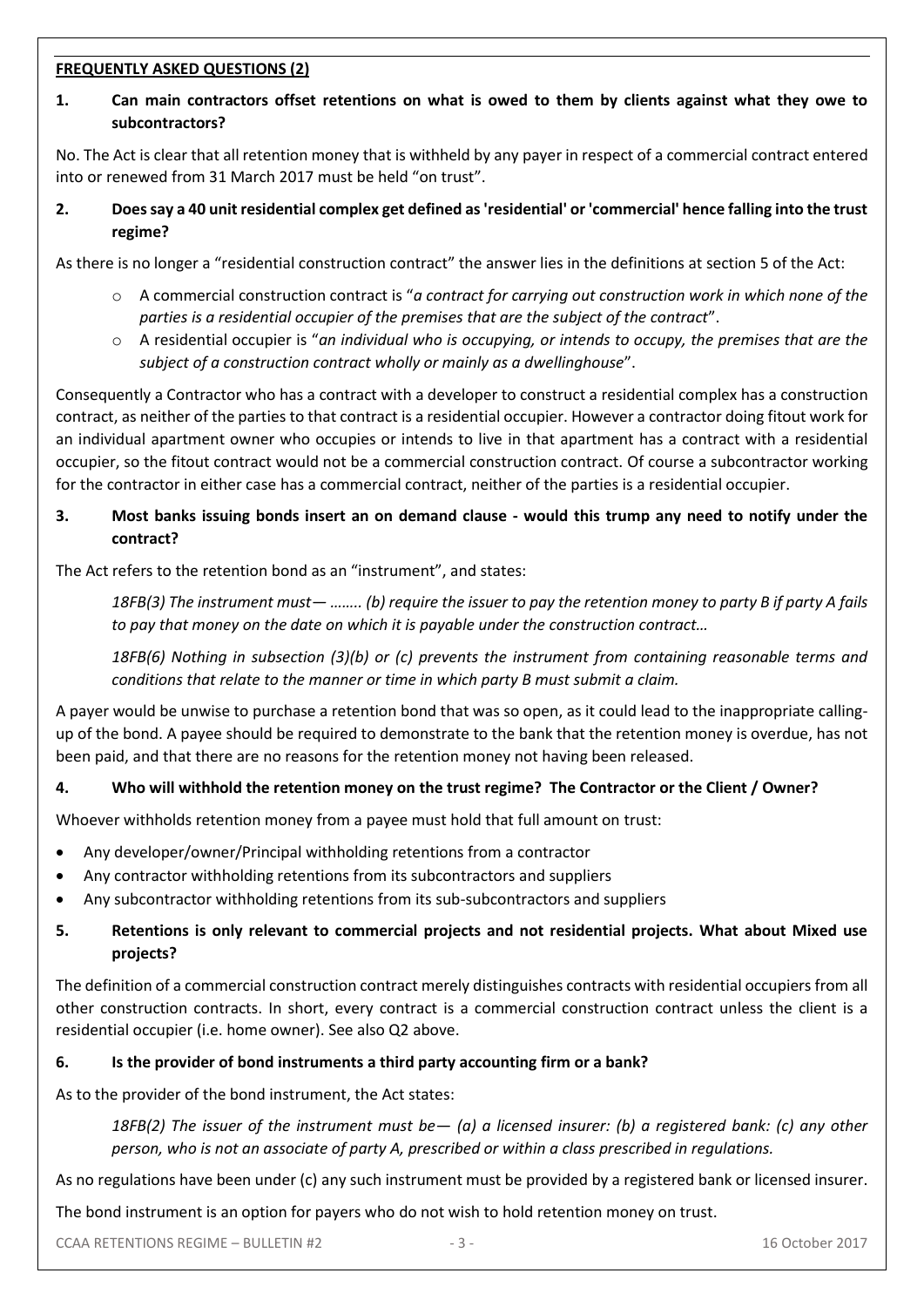section 18C:

*18C(2) Retention money held on trust may be held in the form of cash or other liquid assets that are readily converted into cash.*

# **7. Does GST on retentions need to be held?**

This is a question for an accountant, but a layman's view suggests that in practice only the GST exclusive amount shown in payment schedules would be held on trust, and that the matter would only arise in the event of liquidation. As IRD hold the balance of any GST transactions, the payment by a liquidator of retentions held in trust to a subcontractor will be plus GST, and the company in liquidation would need to cashflow the GST component and claim it back from IRD. This will undoubtedly be a matter for the courts to deal with, particularly where the payer was hopelessly insolvent.

## **8. Why should principals and main contractors hold performance retentions when progress payments are assessed against performance?**

It is difficult to say definitively why, but some parties may see it as a safeguard to enforce performance. In any event, the Act only provides security for retention money that is withheld, but does not advocate a view on the merit or otherwise of retentions.

# **9. Where bank funding is involved, does this mean the value of retentions should be drawn down and then held in a trust account?**

Yes, except to the extent that the payer provides a bond instrument from a bank or insurer. There is no requirement to establish a separate trust account with an accountant or bank:

*18C(2) Retention money held on trust may be held in the form of cash or other liquid assets that are readily converted into cash.*

However the trust status of the retention money must be clear, auditable and traceable at all times:

*18FC(1) [A payer] must keep proper accounting records of all retention money that— (a) correctly record— (i) all retention money held on trust; and (ii) all amounts of retention money protected by instruments issued for the purpose of this subpart; and (iii) all dealings and transactions in relation to retention money or instruments; and (b) comply with generally accepted accounting practice; and (c) are readily and properly auditable.*

# **10. If retentions on subcontracts are released at Practical Completion, how is this handled if Partial Completion is delayed? For example, we have subcontracts in place (let's assume 20 subcontracts are in place with this provision) where 50% retentions are to be released at Practical Completion.**

The 50% retention release is due for payment to subcontractors when practical completion is certified, so any delay will affect the due date for release. Note however that practical completion will not be relevant to the due date for releasing retentions to certain subcontractors, such as temporary works or early trades due to the prohibited provisions:

# *18I Prohibited provisions*

*(1) Any term in a construction contract is void that purports to— (a) make the payment of retention money conditional on anything other than the performance of party B's obligations under the contract; or (b) make the date on which payment of retention money is payable later than the date on which party B has performed all of its obligations under the contract to the standard agreed under the contract;……*

*(2) Any provision in a construction contract is void if the purpose, or one of the purposes, of the provision is to avoid the application of any of the provisions of this subpart.*

It will therefore be important to document the criteria for retention release in subcontracts, and to ensure that the release mechanism or timing will not be voided by the prohibited provisions.

**11. If the Head Contractor is delayed in achieving in Practical Completion (and accruing liquidated damages), does this mean the Contractor continues to hold the retentions of all 20 subcontractors (in trust) until Practical Completion is achieved, regardless of whether or not any single subcontractor is responsible for the delayed**